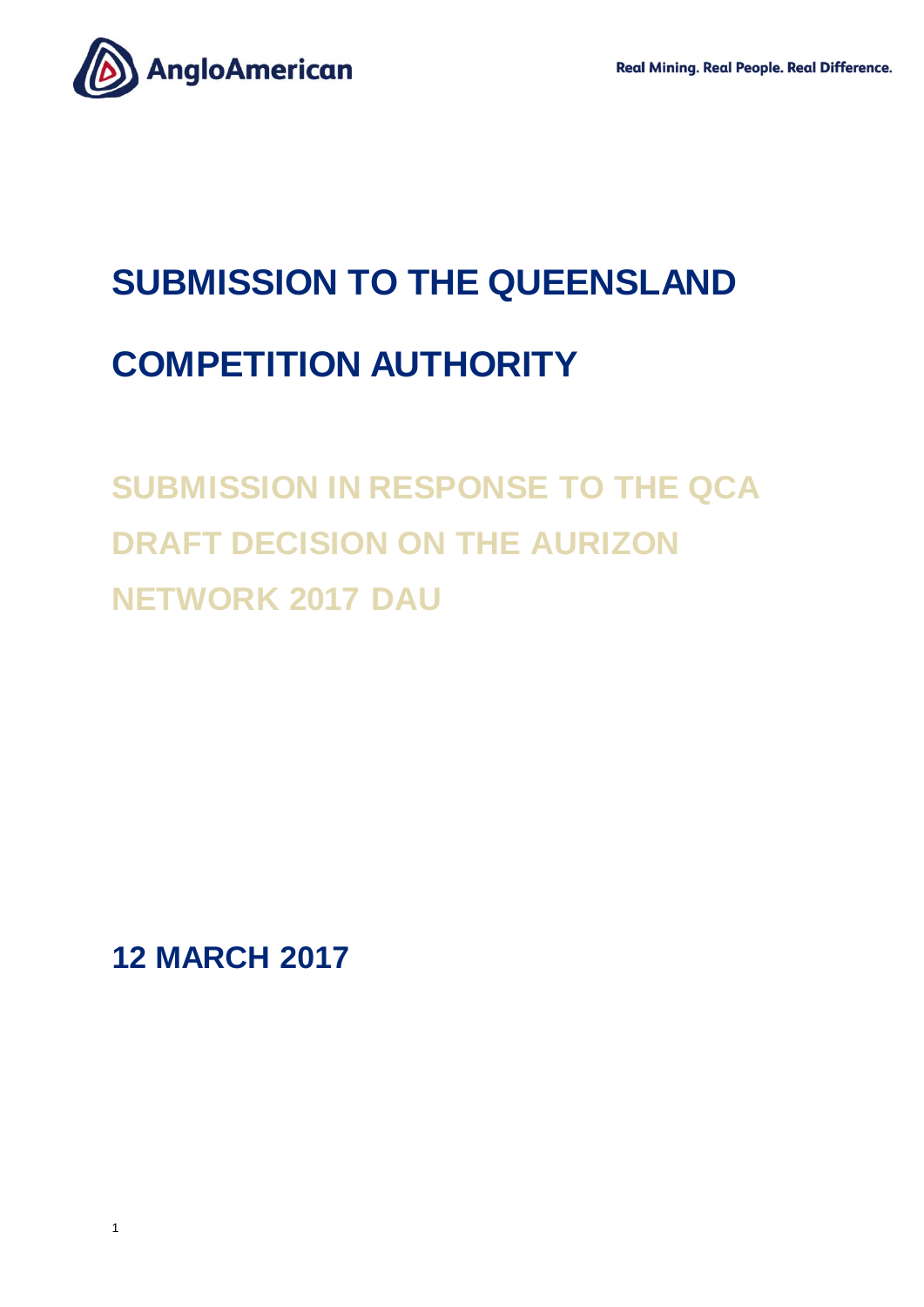

### **CONTENTS:**

| 3. AURIZON'S RECENT STATEMENTS ON MAINTENANCE AND CAPACITY  3 |  |
|---------------------------------------------------------------|--|
|                                                               |  |
|                                                               |  |
|                                                               |  |
|                                                               |  |
|                                                               |  |
|                                                               |  |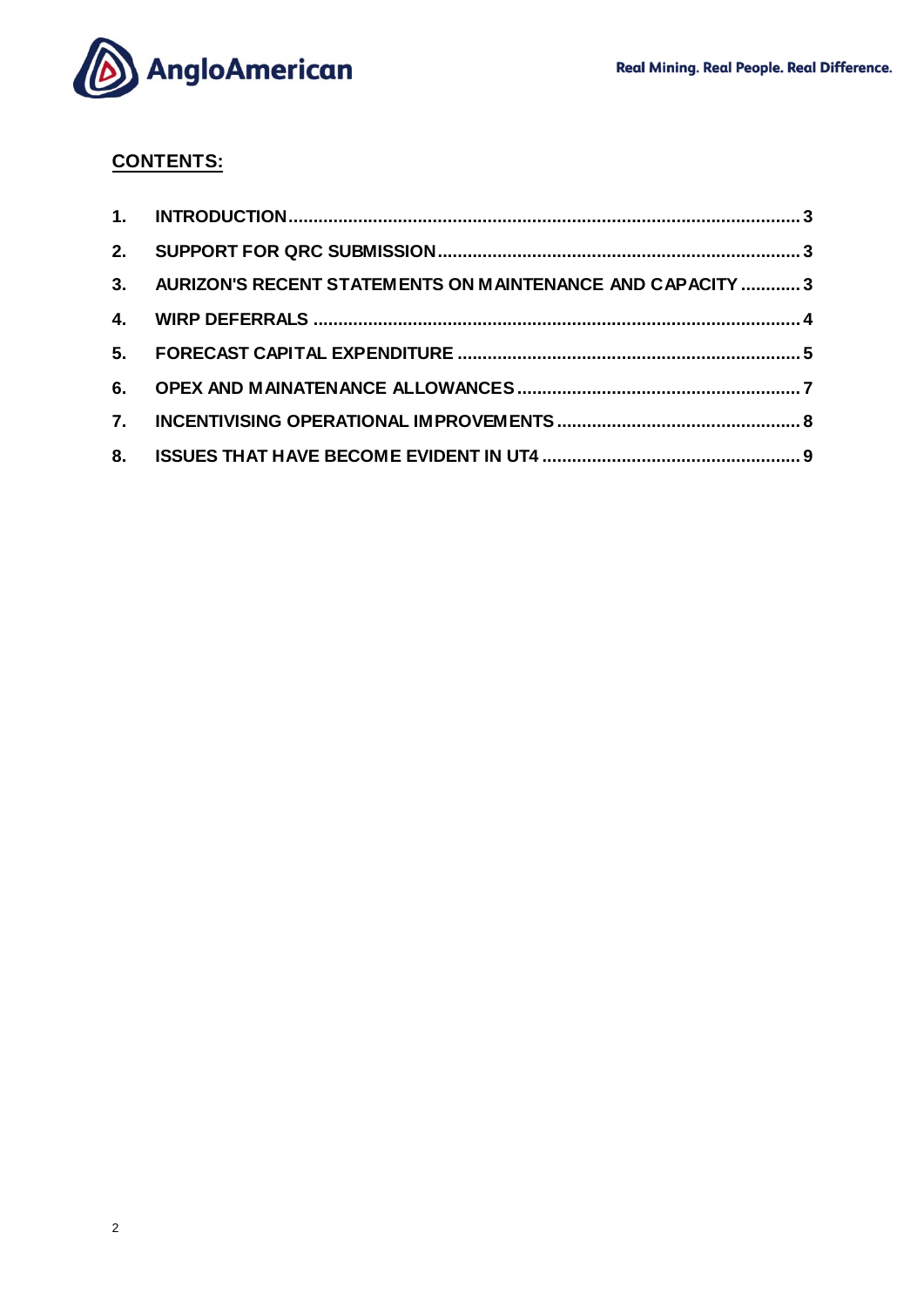

#### <span id="page-2-0"></span>**1. INTRODUCTION**

Anglo American Metallurgical Coal Pty Ltd (**Anglo American**) welcomes the opportunity to make submissions to the Queensland Competition Authority (**QCA**) in respect of the QCA;s Draft Decision in respect of Aurizon Network's 2017 Draft Access Undertaking (UT5) (**DAU**).

Capitalised terms in this submission have the meaning given to them in the DAU. **SUPPORT FOR QCA DRAFT DECISION** 

While there are elements that do not reflect Anglo American view of the ideal or appropriate outcome on individual issues, it would be willing to accept the QCA's Draft Decision as an appropriate package in aggregate, except as set out in this submission.

#### <span id="page-2-1"></span>**2. SUPPORT FOR QRC SUBMISSION**

Anglo American continues to be an active member of the QRC's Rail Working Group, having been through previous processes in respect of earlier access undertaking approvals, generally supports the QRC submission in respect of the UT5 DAU, except as expressly set out in this submission. Anglo American is otherwise willing to provide confidential information to assist the QCA in arriving at reliable system volume forecasts.

#### <span id="page-2-2"></span>**3. AURIZON'S RECENT STATEMENTS ON MAINTENANCE AND CAPACITY**

Anglo American (like all other participants in the coal chain) remains considerably disappointed in Aurizon Network's response to the QCA's Draft Decision, particularly under a negotiate/arbitrate model which enables sensible and reliable positions to be understood and put before the regulator.

It is critical that the QCA is not swayed by such conduct and continues to fulfil its statutory obligation to only approve a draft access undertaking it considers appropriate based on reliably provided and analysed information to reach informed conclusions.

Anglo American supports the QCA draft decision on pricing matters, including maintenance and operational expenditure allowances (dealt with further below) except as expressly set out in the QRC submission and this submission. Of note is the QCA's approach to the WACC, in particular, which is commensurate with the extremely limited risk Aurizon Network faces and the protection afforded under the revenue cap regime as recently evidenced during the export coal market downturn. Aurizon Network's proposed modifications in that regard are inappropriate in the circumstances, particularly given Aurizon was privatised with the current regime and approach in place.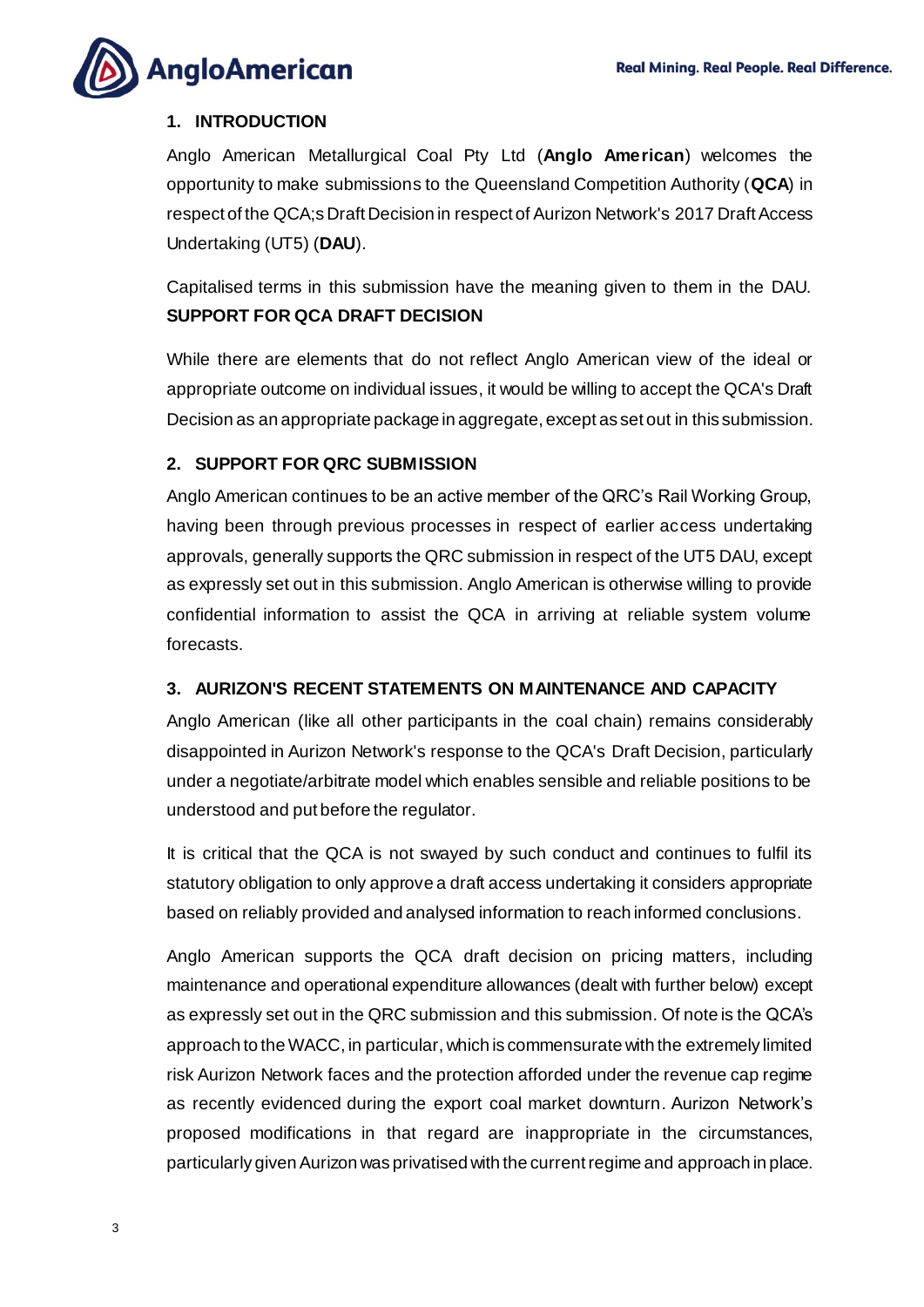

Drastic changes in approach like those suggested by Aurizon Network are also contrary to the need for regulatory certainty (which is critical in the context of coal producers and haulage operators making long term investment decisions on the implicit assumption that the QCA's general approach will continue).

The recent Aurizon Network statements and behaviours also raise the question of whether there needs to be adjustments to the revenue cap form of regulation if Aurizon Network is electing to operate the network in an inefficient manner that reduces capacity of the network. In that regard, Anglo American strongly supports the QRC's view that it should not be the case that Aurizon Network can unilaterally reduce the ability of access holders to access the network or any information about that without any adverse commercial impact on the maximum allowable revenue including returns.

As a result, Anglo American considers that it would be appropriate for revenue adjustments of the nature proposed by the QRC to take effect if it is evident that Aurizon Network is reducing the capacity of the network as the public statements of Aurizon indicate.

#### <span id="page-3-0"></span>**4. WIRP DEFERRALS**

Anglo American notes that the QCA has specifically sought stakeholders' views on the position regarding the WIRP revenue deferrals.

Anglo American is an 'Existing Moura' customer (using the terminology on page 8 of the Draft Decision), as a customer with a mine located in the Moura System, but who has not contracted any train services under the WIRP arrangements.

Anglo American supports the QCA's draft position on Moura WIRP deferrals remaining in place.

Consistent with Anglo American's initial submissions, it is noted that:

- There is no clearly established basis for the relevant deferred revenue tonnes coming on line (at least in respect of the Moura system);
- Aurizon Network is effectively making users, who are not in default, bear the cross default risk for non-railing users indefinitely; and
- Aurizon Network undertook negotiations with WIRP project participants on an arms-length basis to the exclusion of non-WIRP users such as Anglo American, and sought commercial consideration (in additional to the revenue derived from the regulatory arrangements) to undertake the project and any related risks.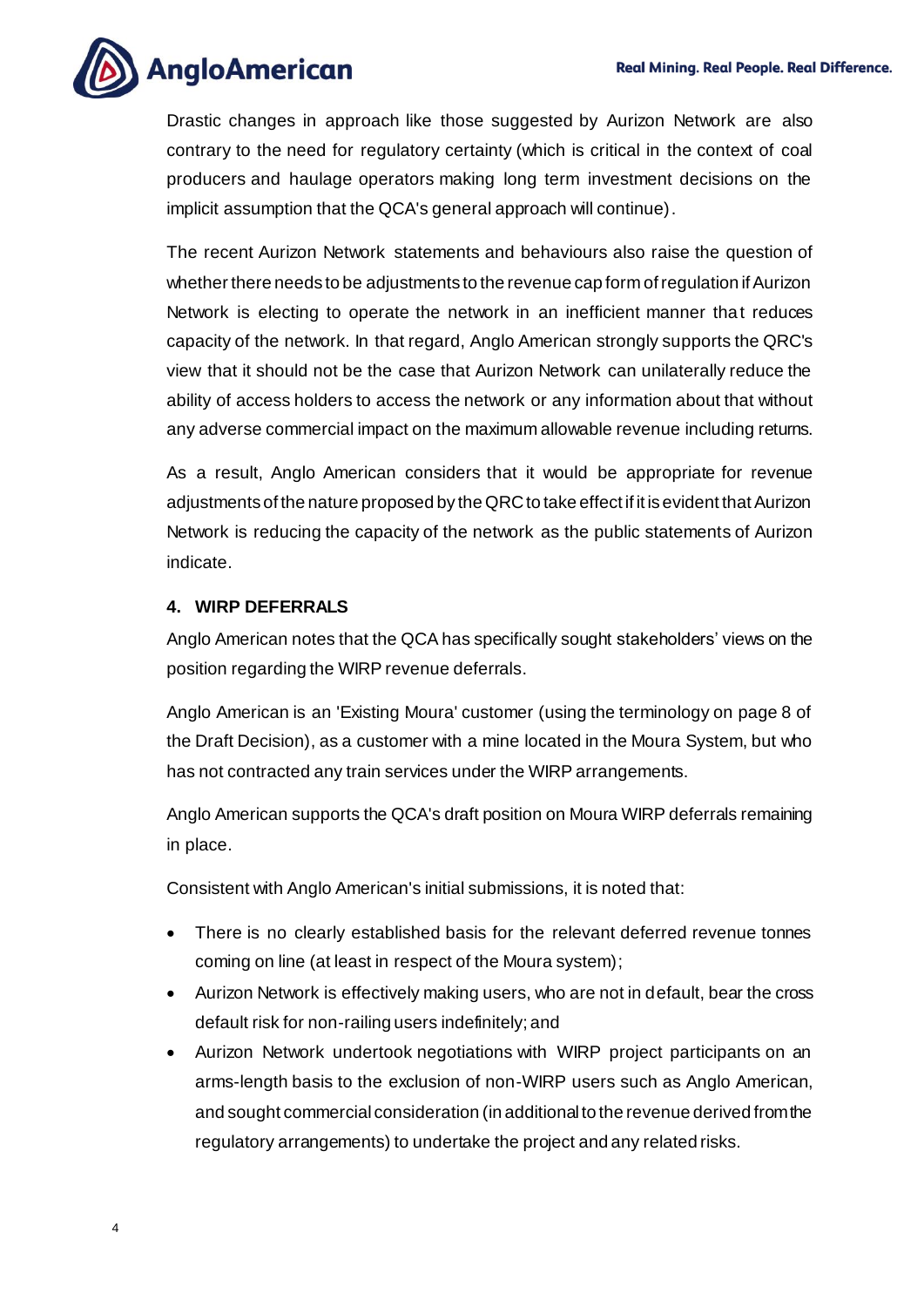

That is, while Anglo American supports the deferrals, it continues to consider that if the deferrals cease in the future, it should not be assumed the costs should simply be socialised among all users in the system at the time.

Anglo American's views on how expansions ought to be priced is the same as expressed in UT4 (addressed further below) and remains strongly opposed to cross default risk for expansion projects being borne by existing users, which were not part of the expansion project, not allowed to be involved in, or vote on, aspects of the expansion project (in this case WIRP). In addition, the nature of the WIRP expansion in the Moura system is such that it is understood to be WIRP user specific. Therefore, should not be paid for by an existing Moura (non WIRP) user in circumstances particularly where there is no real benefit for them resulting from what was a WIRP specific related expansion. Any expansions, or part(s) thereof, that are discrete or involving works that are origin and/or destination specific should not be paid for by users obtaining no real benefit from the project. This approach is also not inconsistent with the system premium concept.

In the circumstances, Anglo American does not support the Aurizon Network MAR proposal and in particular where it effectively seeks to socialise the WIRP revenue shortfall and related cross default risk with other users, whether they be either WIRP project participants or more importantly Non-WIRP users.

#### <span id="page-4-0"></span>**5. FORECAST CAPITAL EXPENDITURE**

Anglo American notes that the QCA has specifically sought stakeholders' views on the position on forecast capital expenditure.

The Draft Decision indicates that the QCA is minded to switch from an ex post annual assessment process to an incentive-based ex ante process for renewal capital expenditure. The rationale for this is summarised as being 'to provide greater certainty and an incentive framework for Aurizon Network'. A more robust capital approvals process is required.

While Anglo American appreciates the proposal is well intentioned, it is concerned that it could produce unintended adverse consequences. In particular, such a system is likely to:

• create incentives for Aurizon Network to inflate cost estimates when the renewals budget is being set; and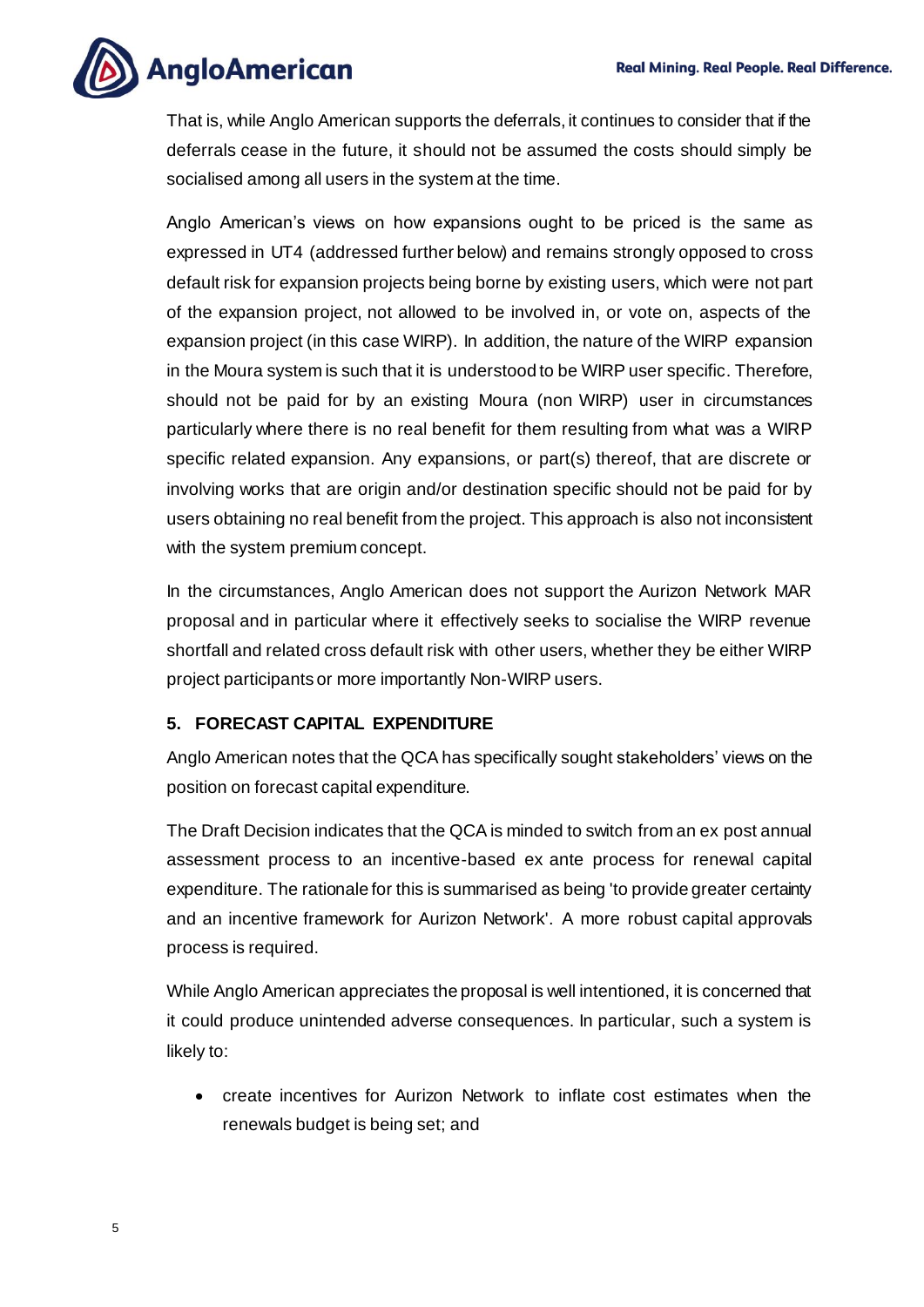

• deliver renewal capital projects to a lower standard or reduced scope from that on which the renewals budget was based.

Anglo American expressed its concerns in it is initial submission about the lack of detail around the forecast renewals expenditures over the UT5 period, and is concerned that this switch in approach will exacerbate the issues arising from this lack of detail, and is being proposed without any guarantee that greater information will be available so that the budget can be approved as reflecting the efficient costs with greater certainty than is currently the case.

Anglo American acknowledges that a bottom-up build up can be costly – but it cannot be appropriate to allow Aurizon Network to levy access charges based on an inefficient regulatory asset base merely because it is easier.

Ex-post annual assessment at the very least ensures that each capital itemis reviewed to ensure it was prudent and efficient. As noted in the Draft Decision, 'Aurizon Network therefore has an incentive to ensure that its capital expenditures meet the required prudency of scope and efficiency of standard and cost'(page 46). This seems far more likely to Anglo American to promote the object of efficient investment in infrastructure than the proposed model absent reliable information and a transparent capital approvals process.

Anglo American also continues to note the benefits which would be derived from an equivalent of the 'Rail Capacity Group' (*RCG*) which exists in relation to ARTC's Hunter Valley rail network. The proposed Capital Indicator to apply for each system during each Undertaking period could first be presented and then endorsed by a proposed 'Rail Capacity Group' or equivalent made up of the appropriate users of each system, to review and support all capital expenditure allowances and monitor projects as part of the Investment Framework subsequently presented to the QCA by Aurizon Network for approval. This would enable a more streamlined regulatory approval process. Aurizon Network can still secure regulatory approval under the relevant criteria, as does ARTC, if the 'RCG' does not support any aspects of the claim.

Anglo American strongly considers the introduction of such a group should be considered irrespective of the approach to renewals expenditure – and would do far more to improve the efficiency of capital investment through driving transparency and facilitating Aurizon Network gaining greater input from stakeholders. However, this change is critical if the initial capital expenditure is going to be heavily relied on as an accurate assessment of efficient cost as would be necessary in an ex-ante process.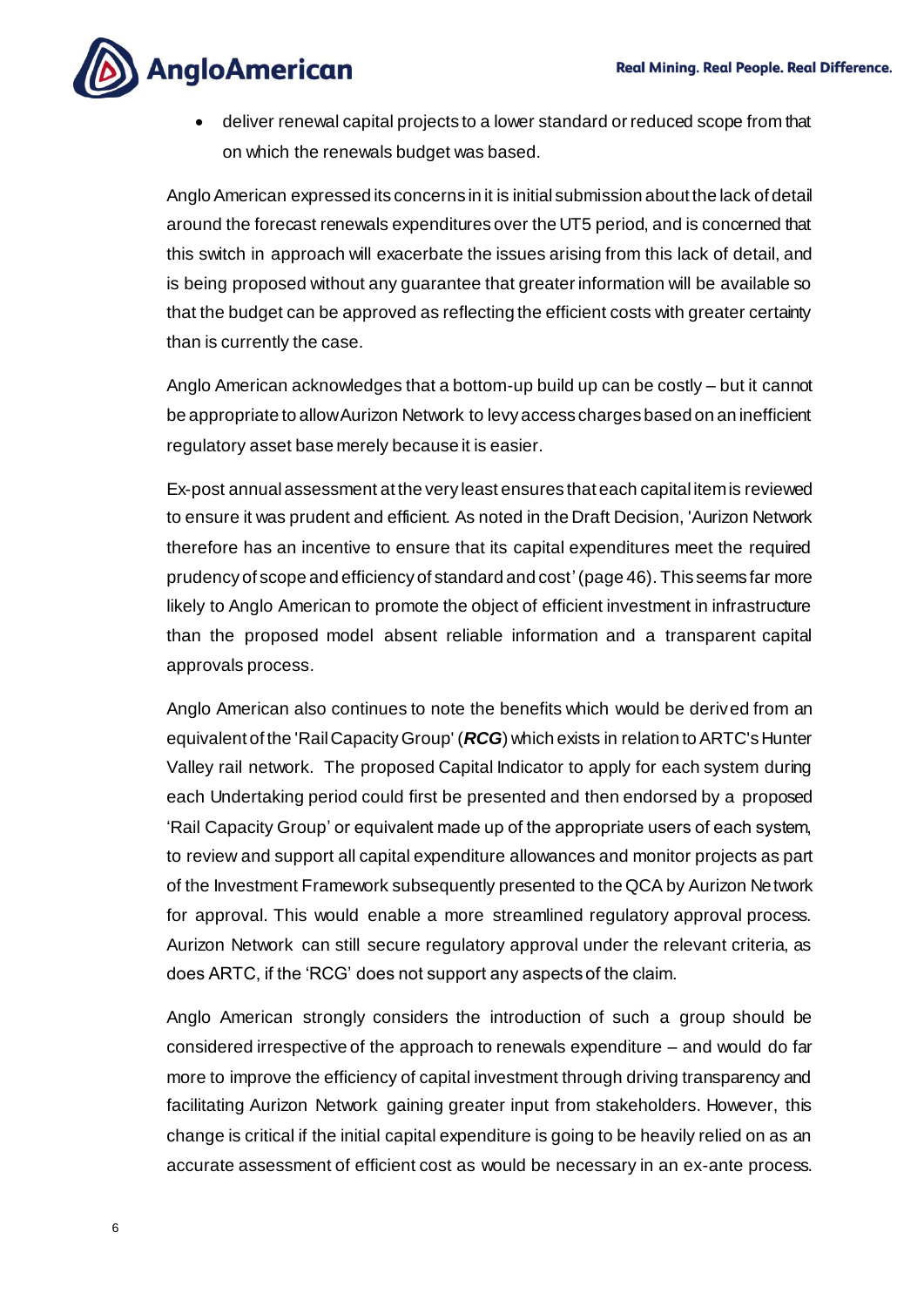

Anglo American therefore submits that it is a necessary precursor to the switch to an ex-ante process during post UT5 regulatory periods, to introduce a rail capacity group as part of UT5 (which will then be able to properly inform the assessment of the initial capital indicator for the UT6 period).

#### <span id="page-6-0"></span>**6. OPEX AND MAINTENANCE ALLOWANCES**

As noted above, Anglo American considers Aurizon's public statements and activities regarding maintenance allowances and impact on capacity should not influence the QCA's assessment of what constitutes an appropriate allowance. If Aurizon Network can genuinely justify the efficiency of its claimed allowances, then it should presumably be able to do that in submissions in the normal way, rather than seeking to hold the regulatory process, the QCA, haulage operators and coal producers 'hostage'. To the extent that Aurizon Network does provide further detail, then Anglo American would support and anticipate the QCA conducting a thorough review of the prudency and efficiency of any revised allowance claimed. It is noted that any impacts on the final MAR and in the first year of the regulatory period would be recoverable by Aurizon Network over the balance of the UT5 period under the revenue cap.

Anglo American also notes that the QCA's decisions do not mandate or prescribe particular operating or maintenance practices (as Aurizon has claimed publicly), rather they set an allowance (and in this case, different approaches) reflective of efficient cost and that provides Aurizon Network appropriate incentives to reduce its costs to that level to the extent its costs are greater than that through existing (and long term) inefficient practices.

Anglo American specifically notes its support for the points the QRC raises in relation to the allocation of costs and calculation of these allowances, and reiterates the issues raised in Anglo American's own initial submission. Stakeholders like Anglo American, who do not have access to the same extent of information as the QCA and its expert advisors, are heavily reliant on the QCA's assessment of the efficiency and prudency of the allowances proposed and to ensure it has been provided with sufficient information to make an informed determination of appropriate cost allocations.

In particular, Anglo American continues to consider that simply escalating from UT4 costs (which occurred in a different economic and cost environment) is not an appropriately methodology for assessing appropriate operating and maintenance cost allowances. Anglo American is not uncomfortable however with the proposed approach of locking in a base year, provided it is appropriate and sufficiently robust, from which to provide an effective platform to drive efficiency improvements.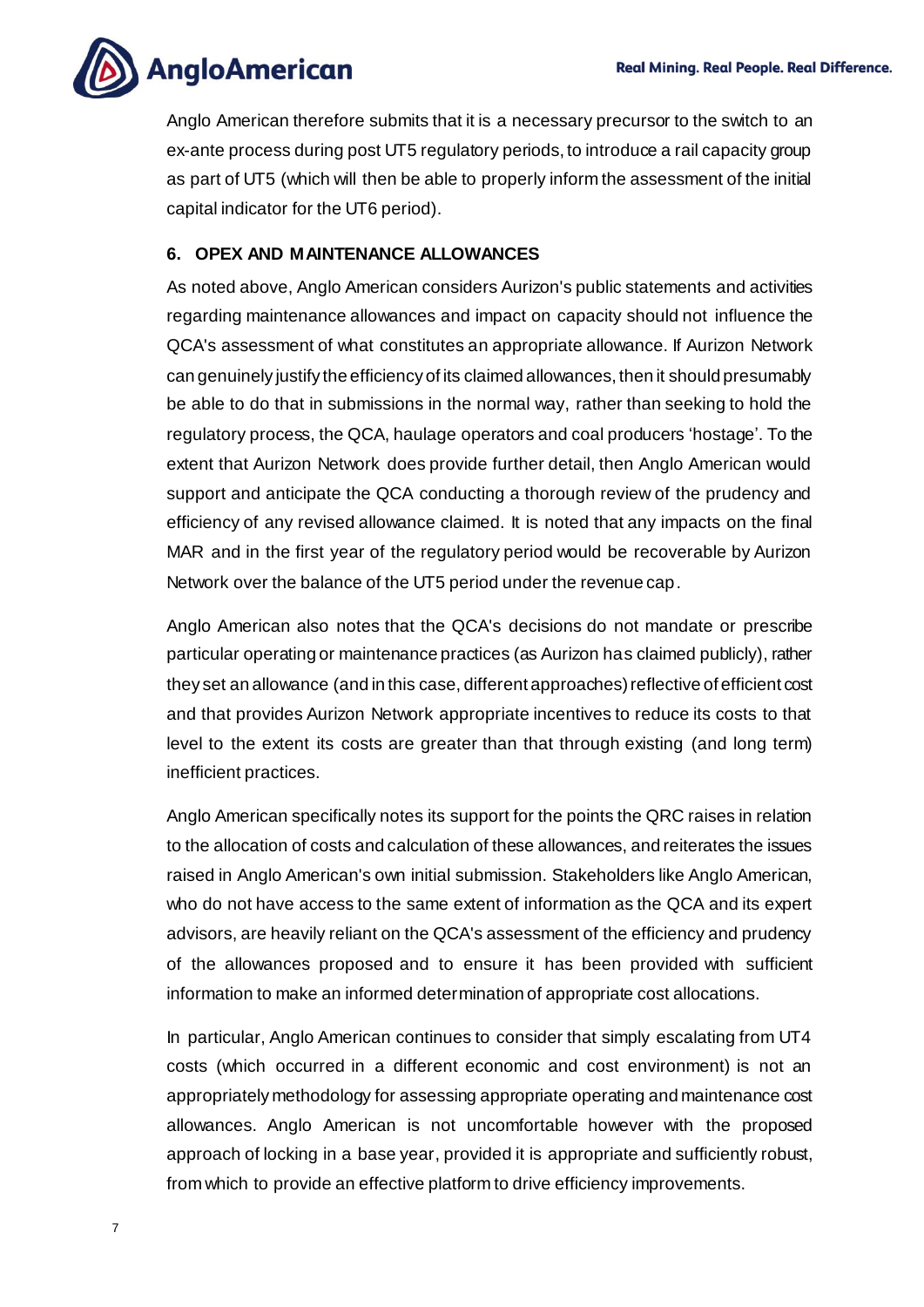

Anglo American also supports the introduction of an efficiency target as proposed in the Draft Decision. Ideally it should be set higher (and less conservatively) than the 2% which the QCA has adopted (given the 3% rate determined to be achievable by the QCA's advisers), and it should start as soon as practicable rather than being delayed. It has been clearly foreshadowed to Aurizon Network in the Draft Decision that it is considered that its costs are inefficient (and Aurizon Network's recent statements such that Aurizon Network itself considers it is possible for it to rapidly change its approach to operations and maintenance).

#### <span id="page-7-0"></span>**7. INCENTIVISING OPERATIONAL IMPROVEMENTS**

Anglo American notes that the QCA has specifically sought stakeholders' views on its proposals in Chapter 17 of the Draft Decision in relation to incentivising Aurizon Network to make operational improvement to avoid unnecessary investments, and ways in which efficiency gains might be fairly shared while presenting Aurizon Network with effective and balanced incentives.

Anglo American is genuinely concerned that Aurizon's recent conduct, coupled with the proposed weakening of the obligations to be involved in supply chain groups, demonstrates that Aurizon Network does not have appropriate incentives to make operational improvements (or assist and accept suggestions from supply chain groups for such improvements). The current behaviour is particularly concerning where Aurizon Network has stated publicly and intentionally chooses to withhold information from stakeholders, such as users and supply chain groups, creating immediate and future operational impacts.

As recognised in the Draft Decision (page 391), 'The costs of operational changes that result in an increase in capacity should be compared to the costs of comparable infrastructure expansion options. The supply chain groups may be able to propose cost-effective changes that defer capacity expansions'. This applies not only in the medium to long term but also short term operational environment where such impacts are immediate including withholding information affecting accurate forecasting, planning & scheduling and contracting uncertainty.

At the very least, establishment of a rail capacity group for each Aurizon Network system (i.e. Moura, Goonyella, Blackwater, Newlands) along with increased, more transparent and reliable reporting (or information provision) requirements (incl maintenance) should be considered if such supply chain obligations are to be weakened. This should not place any additional undue burden or cost on Aurizon Network other than to make their current resources (ie -relevant systems and people)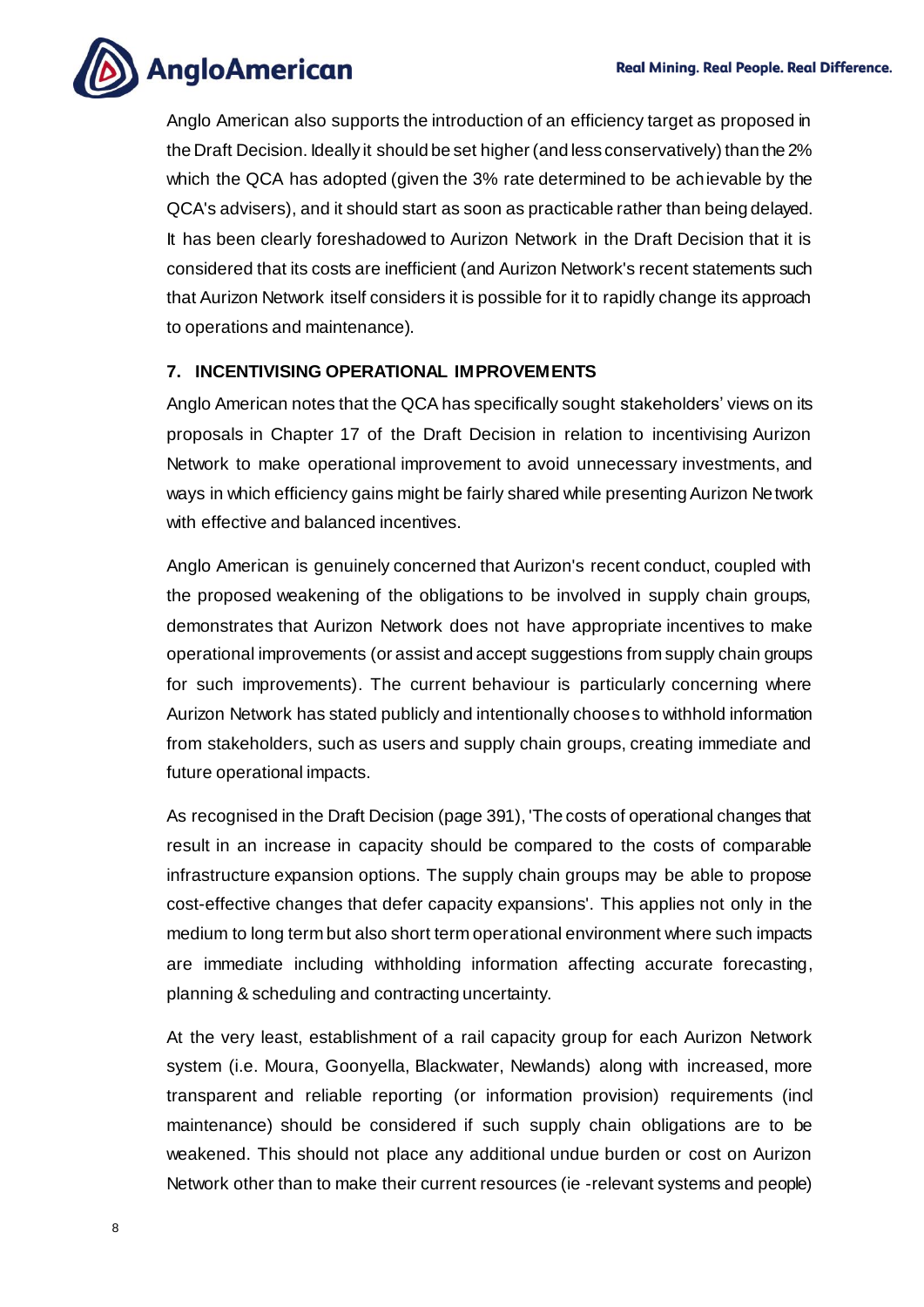**AngloAmerican** 

more accessible. In the current environment, it is unclear what level of declared service is actually available or being provided.

Consistent with its initial submission, Anglo American considers that a form of price cap regulation, under an appropriate regime, is more likely to incentivise Aurizon Network to increase efficiency on the network as the decreased costs would be seen as increased margins. A price cap form of regulation would also reduce Aurizon Network's incentive to overcapitalise on its investment in the network (in contrast to the current system where a capital solution results in an increase in the RAB and additional revenue while Aurizon Network perceives operational improvements as simply being a reduction in its cost allowances or an undesirable alternative to capital projects given the opportunity to increase returns).

#### <span id="page-8-0"></span>**8. ISSUES THAT HAVE BECOME EVIDENT IN UT4**

Anglo American detailed in its initial submissions a concern that UT4 had been in place for insufficient time to be effectively deeming UT4 (or UT4 aspects) to be appropriate (in UT5). In particular, Anglo American notes the following issues which have developed since the approval of UT4 which have become appropriate to address in the context of UT5:

#### **Network Management Principles & System Rules**

#### **Train Planning – Effectiveness of the ITP**

The current train planning arrangements (contained in Schedule G of the access undertaking and related documents such as System Rules, as defined) are extremely rigid and designed around Aurizon Network's legacy approach to planning, scheduling and providing access to the declared service rather than efficiency and flexibility.

The ITP as a fixed weekly plan is a clear example, which makes it difficult to remain flexible in dealing with issues which arise leading up to the delivery of the schedule in the rolling 96hr and 'day of ops'.

Under the ITP process a 'schedule' of train paths is presented to the port provider at 1600 on Thursday afternoon for acknowledgement and implementation requiring realignment of the berthing and rail delivery windows from the earlier requested orders to meet the ITP for the following week.

Following this, Aurizon Network develops the rolling 96 hour rail schedule whereby it advises the finalised train schedule and pathing plan for trains, in the case of Goonyella by way of example, departing Jilalan in the >24 to 96 hour period. This then forms the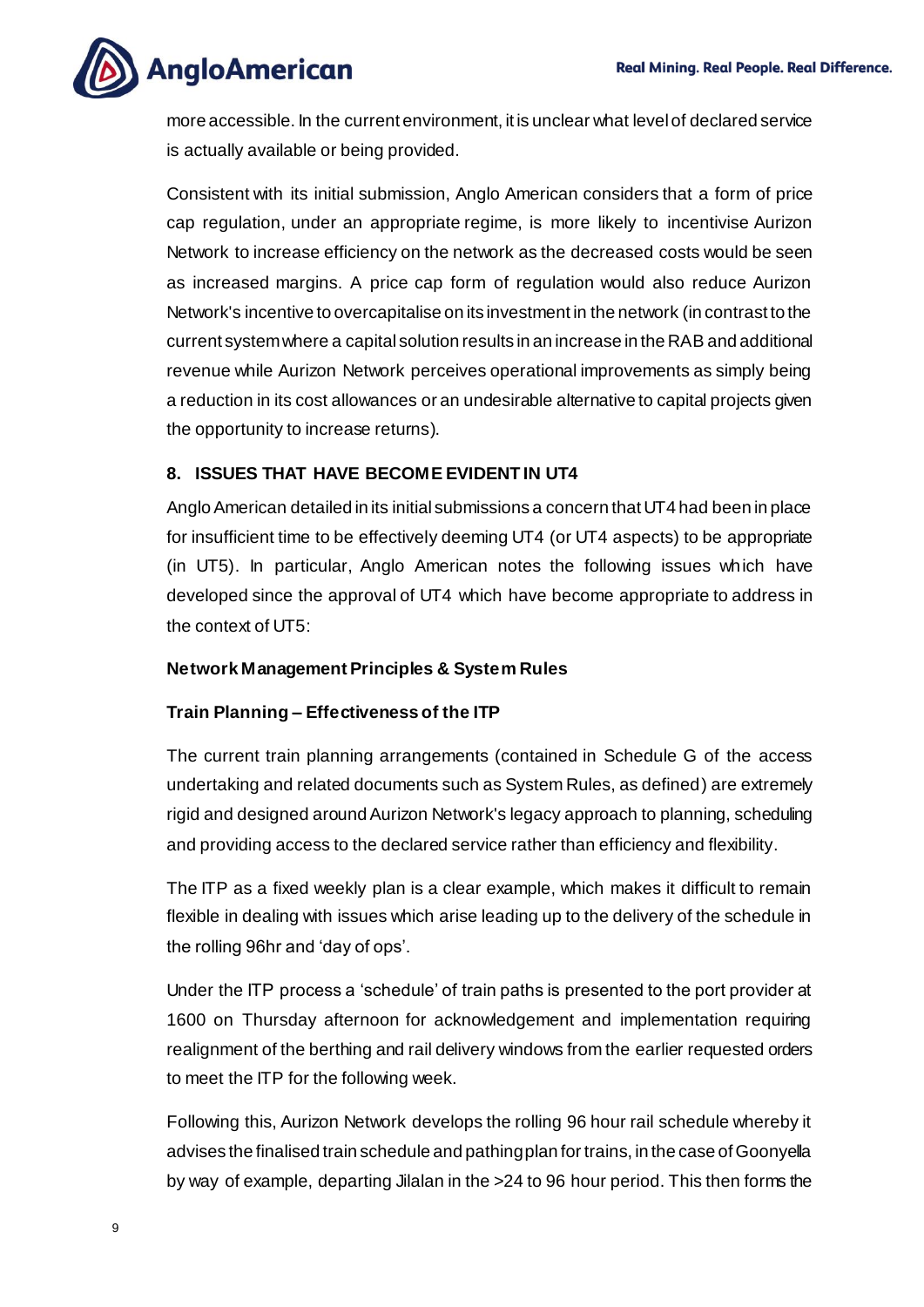

Daily Train Plan (including detail around connections between the train paths in the ITP and the unload slots at the terminal, departure and arrival times, planned dwells etc) which rolls across a 96 hour period with a day being added to the rolling 96 hour schedule every 24 hours within the ITP. This process starts again the following week for the week after.

Due to decisions in the intervening period being made around connections and continual variation, services lost in the 'day of ops' cannot generally be recovered in the 96 hour period. Further adjustments and additional variation to ensure critical trains are delivered to complete parcels and meet berthing times is required. Little can be done by terminal operators to influence this rolling 96 hour process other than modify the schedule as advised based on train and network availability.

These rigid scheduling restrictions are detrimental where flexibility is required in order to maximise supply chain efficiency and the delivery of supply chain capacity is to be achieved by releasing latent capacity. This is particularly unfavourable to users, especially those reliant upon cargo assembly ports, by ignoring the related requirements for cargo assembly, including 'campaign' railing and greater need for peaking requirements as well as greater flexibility in the ability for recovery to plan.

It is proposed that this be reviewed and that a rolling 7 day plan, whilst maintaining the 96hr rolling schedule, be considered. This would enable better recovery by allowing losses to be pushed into the  $8<sup>th</sup>$  day for example creating more flexibility and mitigating operational variation.

#### **System Availability**

From a Network level, System Availability is understood to be determined by taking the total theoretical capacity and deducting a proportion, namely 15%, for maintenance and renewals. A further 30% is then allowed for variations to maintenance and renewals as well as reliability issues, unplanned events, operational system losses, etc which is understood to then represent average utilisation. Using such an approach, there appears to be more than sufficient buffer capacity to enable Aurizon Network to meet its asset protection and capacity obligations.

In the planning and scheduling environment, it is understood that Network also then schedules and allocates paths during maintenance periods, even planned maintenance, on a pro rata basis in the weekly environment.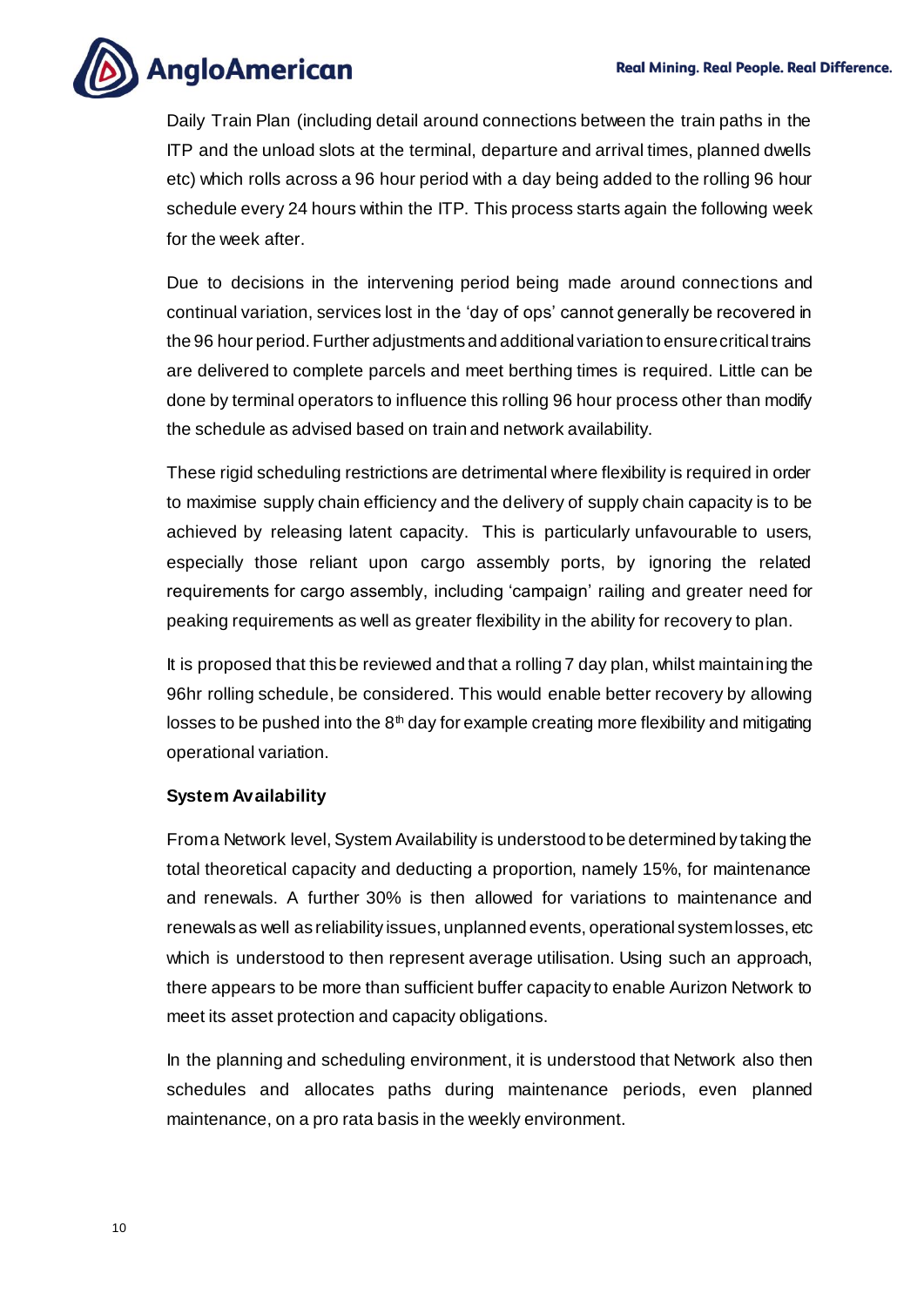

Because pathing and system availability is solely referenced by an available path into the port – opportunities are being missed to schedule train journeys more efficiently.

Pathing availability needs to be determined by reference to Train Service Entitlements (*TSEs*) in both directions (i.e. mine load out to terminal and back), and determined across the entire system not just for duplicated sections as is understood to be the current practice.

Further, reporting 'system availability' on this basis is inflated and inaccurate being based on pathing in the duplicated section of the system only into a port inloading slot. This does not reflect true 'system' availability and is an unreliable reporting metric as it ignores any branch lines which need to be traversed to make the connection to the duplicated section, of which there are only so many 'loaded' journeys into the port slot. Further, a rail operator will not plan the loaded journey if it cannot be confident of securing the return 'empty' journey back to the mine if required or provisioning facilities, etc.This is also not captured in the system availability reporting metric and for all mines using sharing various branch lines of that system (incl cross system traffic). As TSEs are one way and contracted as such by origin/destination, true system availability is not being delivered or reported, and therefore measured, relative to contract or actual 'system' availability on a given day or in the weekly planning and scheduling environment.

The recent statements by Aurizon about implementing changes in maintenance practices resulting in a loss of capacity, have demonstrated once again the difficulty users currently experience in obtaining transparency of real system availability or contract performance.

Anglo American supports the QCA's request for key operation and maintenance activities to be reported monthly by system to all access holders, and reporting on train paths not scheduled because of Aurizon Network's acts or omissions, including maintenance.

The lack of this sort of reporting is hindering efficient coal supply chain planning and scheduling (thereby reducing operational efficiency), and complicating effective contracting of haulage and port and track access agreements amongst other things.

#### **Multiplier – capacity vs diesel**

It is understood that although the diesel multiplier was abandoned in UT4, it appears that Aurizon Network may continue to be applying the capacity multiplier to diesel